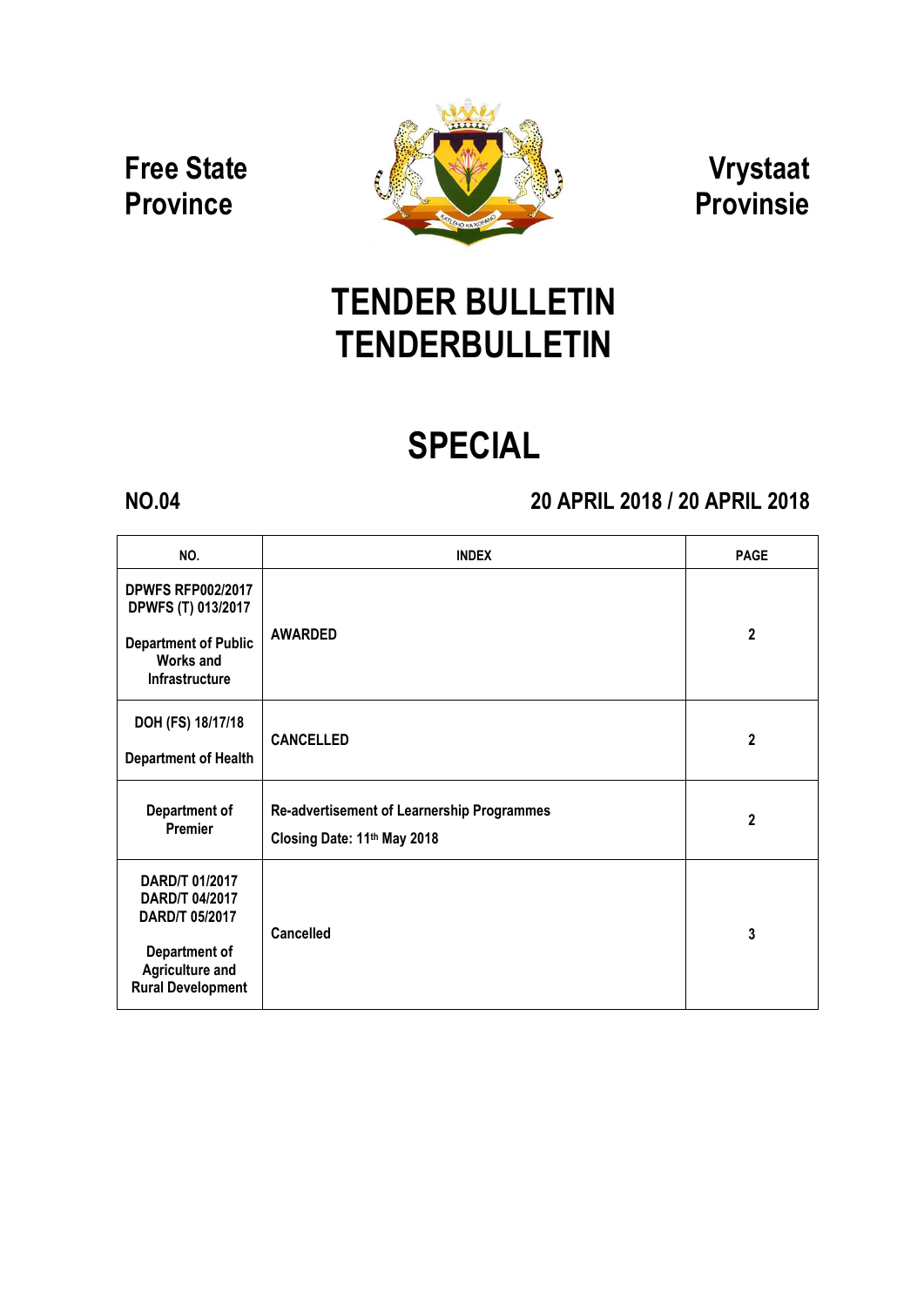#### DEPARTMENT OF PUBLIC WORKS AND INFRASTRUCTURE

| <b>PUBLICATION OF AWARDS</b> |                                                                                                                                                                                                                                                                                                                                                                                                                                                |                                |                       |                |  |  |  |
|------------------------------|------------------------------------------------------------------------------------------------------------------------------------------------------------------------------------------------------------------------------------------------------------------------------------------------------------------------------------------------------------------------------------------------------------------------------------------------|--------------------------------|-----------------------|----------------|--|--|--|
| <b>BID NO.</b>               | <b>DESCRIPTION</b>                                                                                                                                                                                                                                                                                                                                                                                                                             | <b>BIDDER NAME</b>             | <b>B-BBEE POINTS</b>  | <b>AMOUNT</b>  |  |  |  |
| <b>DPWFS RFP</b><br>002/2017 | OF PUBLIC WORKS<br><b>AND</b><br><b>THE</b><br>DEPARTMENT<br><b>INVITES</b><br><b>FOR</b><br><b>INFRASTRUCTURE</b><br><b>REQUEST</b><br><b>PROPOSALS</b><br><b>FROM</b><br><b>ENERGY</b><br><b>SERVICES</b>                                                                                                                                                                                                                                    | Real time Trading              | Level 1 = 20 Points   | N/A            |  |  |  |
|                              |                                                                                                                                                                                                                                                                                                                                                                                                                                                | NR Green                       | Level 1 = 20 Points   |                |  |  |  |
|                              | <b>COMPANIES (ESCO) FOR THE IMPLEMENTATION OF</b>                                                                                                                                                                                                                                                                                                                                                                                              | Surya Power                    | Level 1 = 20 Points   |                |  |  |  |
|                              | <b>ENERGY</b><br>SAVINGS<br><b>SHARED</b><br><b>CONTRACTS</b><br>PROGRAMME ON BEHALF OF THE FREE STATE<br><b>WORKS</b><br><b>DEPARTMENT</b><br>0F<br><b>PUBLIC</b><br>AND<br><b>INFRASTRUCTURE.</b>                                                                                                                                                                                                                                            | Tsitello (Pty) Ltd             | Level 1 = 20 Points   |                |  |  |  |
|                              |                                                                                                                                                                                                                                                                                                                                                                                                                                                | Zamori Engineering<br>Services | Level $6 = 6$ Points  |                |  |  |  |
| DPWFS (T)<br>013/2017        | APPOINTMENT OF SUITABLE FIRMS, CONSORTIUM<br>OR JV'S PROFESSIONAL BUILT ENVIRONMENT<br><b>COMPANIES ON THE TURNKEY PROJECT FOR THE</b><br>PLANNING, DESIGNING AND CONSTRUCTION<br>ADMINISTRATION OF NEW BOITUMELO SPECIAL<br>SCHOOL FOR THE DEPARTMENT OF PUBLIC<br>WORKS AND INFRASTRUCTURE, FREE STATE<br><b>PROVINCE</b><br>(CONTRACTOR SHALL BE PROCURED ONCE THE<br>DESIGNS AND DOCUMENTATION HAVE BEEN<br><b>COMPLETED AND APPROVED)</b> | A4 Advisory &<br>Consulting    | Level $1 = 10$ points | Gazetted rates |  |  |  |

#### DEPARTMENT OF HEALTH

The following invitation to bid has been cancelled and will be re-advertised.

1. DOH (FS) 18/17/18: Supply and delivery of cleaning detergents chemicals and supply, installation and maintenance of dozing pumps for various laundries within the Free State Department of Health.

#### DEPARTMENT OF THE PREMIER

#### Re-advertisement of a Learnership Programme

The Free State, Department of the Premier invites interested MERSETA accredited training providers to submit bids with regards to the implementation of a Learnership programme stipulated underneath.

| Learning<br><b>Field</b>      | NO.<br><b>Participants</b> | <b>Centres</b> | <b>NQF Level</b> | Learners<br><b>Placement</b> | <b>Duration</b> |  |  |  |  |
|-------------------------------|----------------------------|----------------|------------------|------------------------------|-----------------|--|--|--|--|
| <b>LEARNERSHIP PROGRAMME</b>  |                            |                |                  |                              |                 |  |  |  |  |
| Suspension fitting            | 27                         |                |                  |                              |                 |  |  |  |  |
| Auto body Repairer            | 12                         | Bloemfontein   |                  | Motheo District              | 12              |  |  |  |  |
| Auto motive Spray<br>Painting | 12                         |                |                  |                              |                 |  |  |  |  |

Terms of reference (Bid documents) are obtainable from finance department from 20 April 2018 at our office Cnr. St Andrews and Markgraaff Street, Room 341, 3<sup>rd</sup> floor upon payment of non-refundable fee of R 300.00. Bidders that can furnish proof of Tender purchase do not have to re-purchase the new document. Tenders sealed in an envelope clearly marked "TRAINING SERVICES" should be placed in the tender box at Department of the Premier, 3rd floor, room 333 and the following documents should be attached:

--------------------------------------------------------------------------------------------------------------------------------------------------------

- Company registration certificate
- B-BBEE Certificate
- CSD Registration report
- Company Profile
- Proof of Payment for purchase of tender document ( original receipt)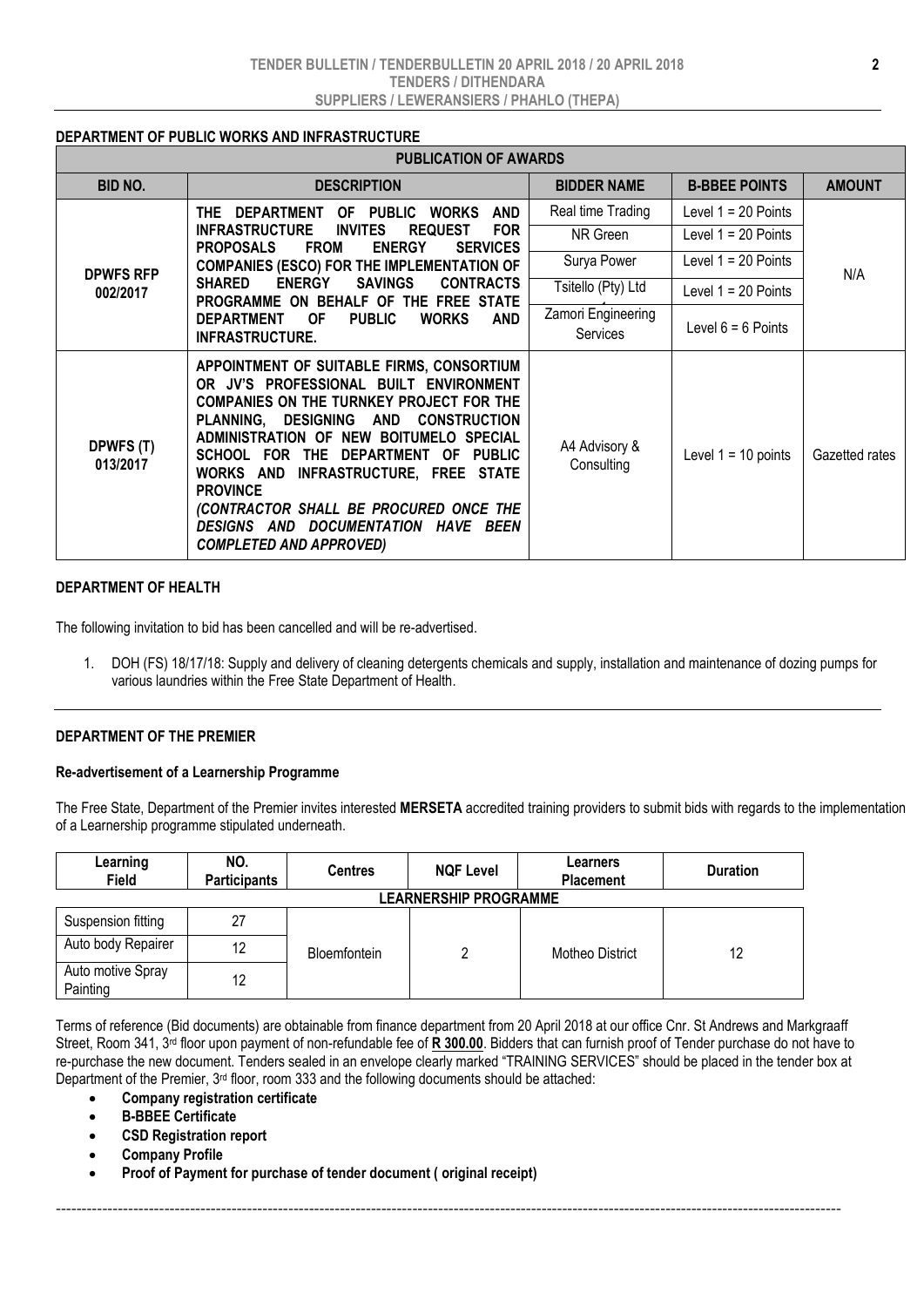#### Note

- 80/20 preferential system will be applicable to the bid.
- Preference will be given to service provider as set out in the bid document.
- Preference will be given to service provider who has accredited training centres.
- Preference will be given to service provider who have programme approval and accredited by the relevant SETA (MERSETA).
- Bid documents must be completed as required.
- All conditions set out in the bid document must be adhered to.
- All prospective bidders must attend a compulsory briefing session at OR Tambo House (previously Lebohang Building), Cnr. St Andrews and Markgraaff Street on the 03rd May 2018 at 10h00, 5<sup>th</sup> floor, Room 526 Special Programme Boardroom.

Closing Date: 11th May 2018

Enquiries: Mr K Ditlhakanyane 051 409 8056

#### DEPARTMENT OF AGRICULTURE AND RURAL DEVELOPMENT

- 1. The above bears reference.
- 2. The following bids have been cancelled due to non- responsive :
- $>$  DARD/T 01/2017: THE DEPARTMENT OF AGRICULTURE AND RURAL DEVELOPMENT INVITES INTERESTED, EXPERIENCED AND POTENTIAL SERVICE PROVIDERS TO BID FOR: THE MAINTENANCE OF GOVERNMENT-OWNED INFRASTRUCTURE OF THE DEPARTMENT OF AGRICULTURE AND RURAL DEVELOPMENT – FREE STATE PROVINCE
- $\triangleright$  dard/rft 04/2017: COMBATTING OF FALL ARMY WORMS AND RED LOCUSTS THAT INCLUDES SUPPLY AND DELIVERY OF REGISTERED PESTICIDES, PROCUREMENT OF KNAPSACKS WITH MASKS AND PROTECTIVE CLOTHING AND LABOR FOR SPRAYING AS WELL AS OUTSOURCED MECHANIZED SPRAYING FOR THE FREE STATE DEPARTMENT OF AGRICULTURE AND RURAL DEVELOPMENT (FSDARD), DISASTER AND RISK MANAGEMENT UNIT
- $\triangleright$  dard/rft 05/2017: Request for rendering a service for the improvement of the lives of people living in the FARMING COMMUNITIES
- 3. Further enquiries can be addressed in writing to the Department of Agriculture and Rural Development, Office of the HOD, Private Bag X01, Glen, 9360

--------------------------------------------------------------------------------------------------------------------------------------------------------